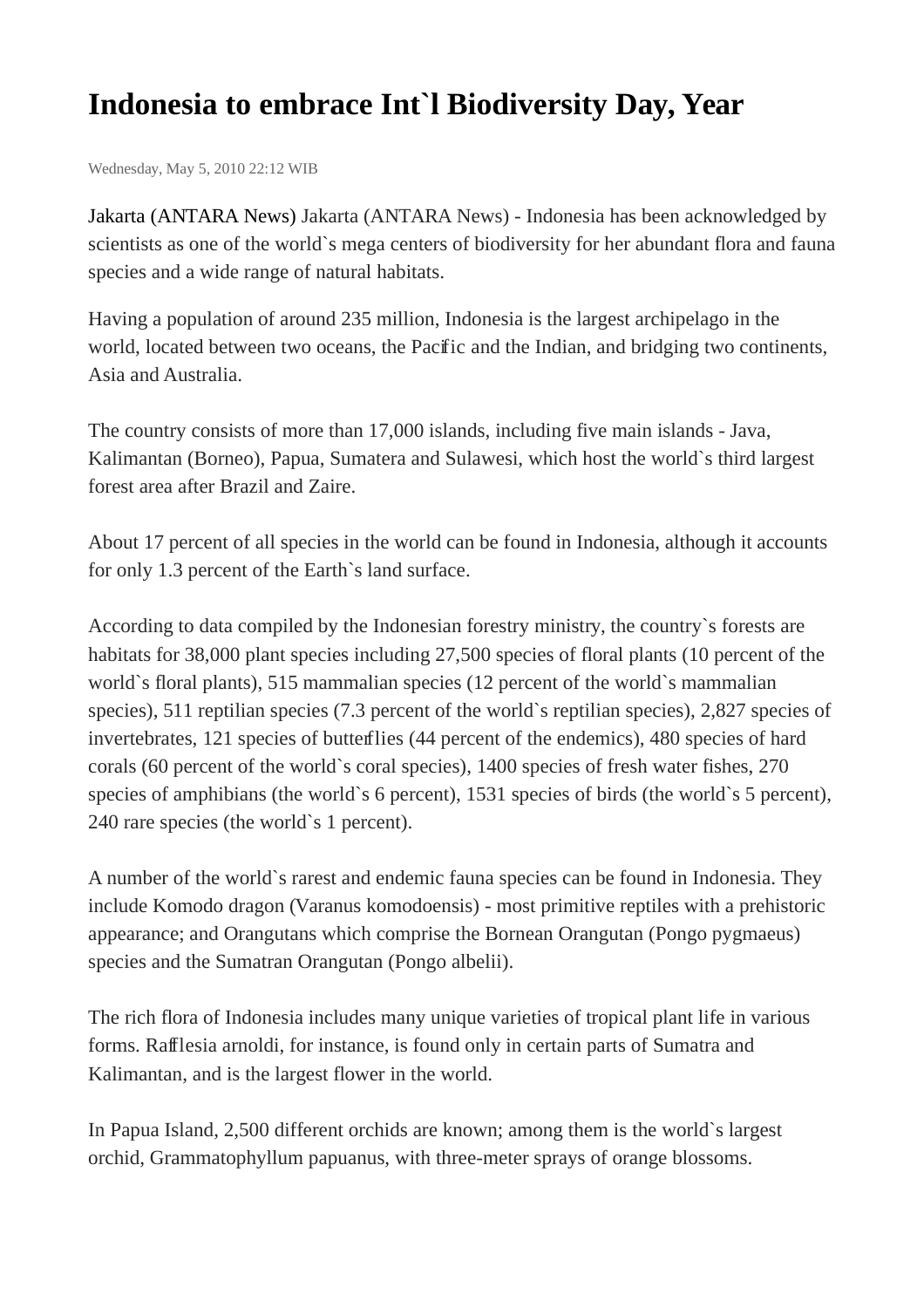Indonesia has 477 species of palm; 3,000 species of medicinal plants; more than 400 species or 70 per cent of the world`s dipterocarp species (the most valuable timer species in Southeast Asia) including ebony, teakwood, and sandalwood; 122 species of bamboo; and over 350 species of rattan.

Indonesia deserves to celebrate the year 2010, which has been declared by the United Nations as the International Year of Biodiversity (IYB) under the theme "Biodiversity is Life, Biodiversity is Our Life".

**In response to the UN`s decision, the forestry ministry has planned to launch the International Year of Biodiversity and organize the commemoration of the International Biodiversity Day (May 22), at Manggala Wanabakti Building, Jakarta, on May 24-26, 2010**

**Around 150 participants consisting of various biodiversity conservation stakeholders, are expected to join the events, according to a press statement of the forestry ministry, early this week.**

**The events will be highlighted with a number of activities such as an exhibition on biodiversity conservation, talk shows, a national seminar, and a journalists` trip to One Thousand Islands National Park where participants to transplant coral reefs together with local fishermen.**

The UN hoped the IYB will provide a unique opportunity to raise public awareness about the global biodiversity crisis and the urgent need for stronger action to implement the Convention on Biological Diversity (CBD) to achieve the Convention`s objectives.

The United Nations General Assembly decided on 15 April 2010 to hold a high-level event on biodiversity on 22 September 2010 or on the eve of the opening of the general debate of its sixty-fifth session.

The meeting will be an occasion for world leaders to provide political impetus and support for a sustained global response to the world`s biodiversity challenges, and the need to address the Convention`s three objectives.

The Convention encompasses three equally important and complementary objectives, namely the conservation of biodiversity, the sustainable use of its components, and the fair and equitable sharing of benefits arising out of the utilization of genetic resources.